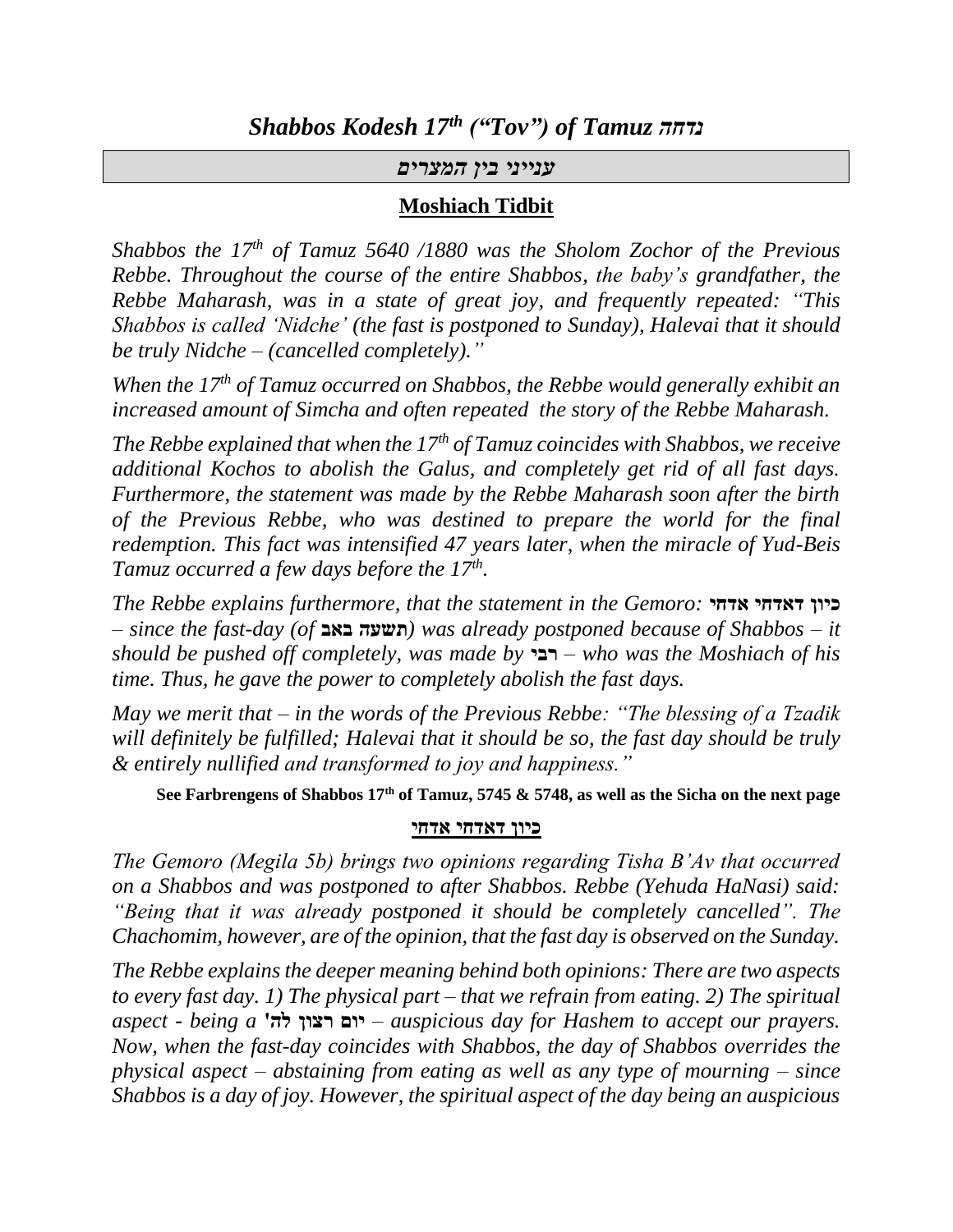*day, not only is not pushed off by Shabbos; on the contrary, Shabbos makes it even stronger. Moreover, since Shabbos is a foretaste to the time of Moshiach, the fast day can be observed as it will be at that time, when it will be transformed into a great holiday. Thus, according to* **רבי***, when a fast-day coincides with Shabbos, the fact that* **'לה רצון יום** *- which is the primary aspect of the fast-day – already took place (moreover, it possessed the even greater power of Shabbos), is sufficient, and there is no need to observe the secondary – physical – aspect of not eating. Chachomim however, are of the opinion, that the majority of people are not yet on such a high spiritual level, and they have a need for a physical fast day as well.*

*Thus the Rebbe explains the wish expressed by the Rebbe Maharash: "Halevai that it should be truly Nidche (cancelled)" to mean: Halevai that we should reach the level in our* **עבודה***, that for us the* **רצון יום** *of Shabbos should be so powerful, that it should be sufficient, and the actual Taánis can be truly Nidche. Now we can also understand the words of the Previous Rebbe: "The Brocho of the Tzadik will definitely be fulfilled". Seemingly; what does this have to do with the Brocho of the Tzadik, the fact that the fast day will be cancelled and transformed is a Prophecy of the Neviím?! However, the Brocho of the Tzadik refers to our Avoda of Shabbos, that should be in a manner that the* **'לה רצון יום** *is so powerful, so that there is no need for the physical fast-day. This is also why the Previous Rebbe continued to say: "The fast day should be truly and entirely nullified", as this will cause that not only this fast of the 17th of Tamuz can be cancelled – like the opinion of* **רבי** *– but, that the entire concept is nullified with the coming of Moshiach. Moreover, not only will all fast days be abolished – in the first era of Yemos HaMoshiach; they will be transformed to days of rejoicing - in the second era.*

#### **Likutei Sichos vol.**

#### *Some of the Rebbe's directives regarding the days of המצרים בין:*

We are mentioning these directives today, as per the Rebbe's instructions, that the resolution to fulfill them should be made before the onset of the המצרים בין – so that the days of Bein HaMetzarim should be transformed even before they start:

*1. Increase in both the study of Torah and the giving of Tzedaka, as is inferred from the Pasuk: בצדקה' ושבי תפדה במשפט ציון - Tzion will be redeemed through justice (studying the laws of the Torah) and its captives through Tzedaka.*

*2. In Torah, there should be a specific increase in studying about the Beis HaMikdash and Moshiach, and the increase in Tzedaka should also include giving to a miniature Mikdash – a Shul, Yeshiva, or house of study.*

*3. Study the laws pertaining to the 3 weeks.*

*4. Women must learn about the Beis HaMikdash as well.*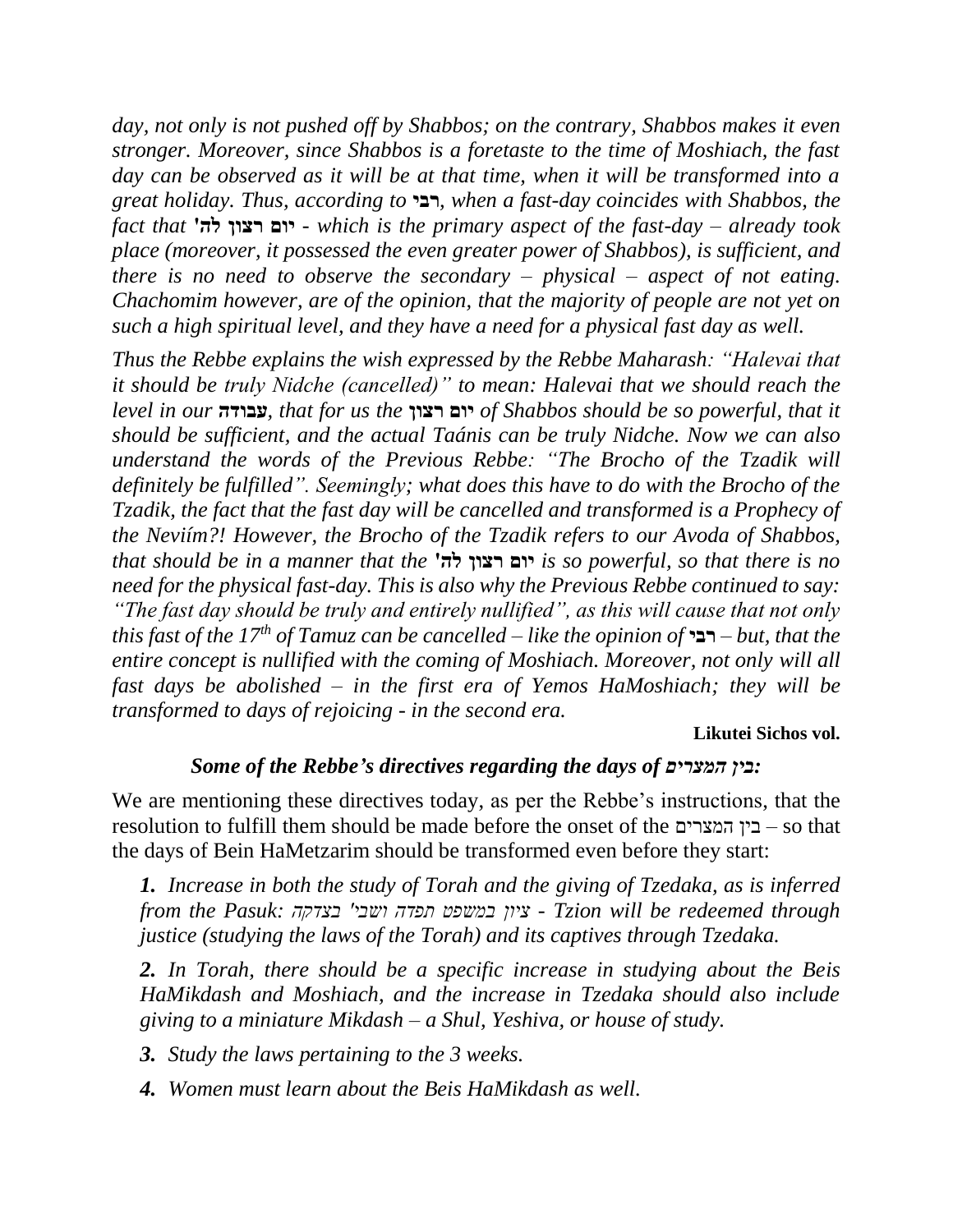*5. Throughout the time of המצרים בין, as the mourning intensifies, so must the increase in Torah & Tzedaka; 1) from the 17th of Tamuz until אב חודש ראש, 2 (the nine days, 3) the week of באב תשעה, 4 (from the 7th of Av, 5) ב*"ת *ערב until midday, 6) Erev Tisha Báv after midday, 7)באב תשעה.*

*6. On Erev Rosh Chodesh Av, there should be an additional increase in Torah study, prayer, and giving Tzedaka. Each person should give the cost of two (preferably three) meals to Tzedaka (this is done in place of fasting). One should resolve to make this increase before the start of the 3 weeks, or at least before .better the earlier the - ערב ראש חודש אב*

*7. One who did not add in the proper times should obviously make it up later.*

*8. Each day of the nine days, a tractate of Talmud should be completed by someone, and everyone else should make a point of hearing the Siyum.* 

*9. On the 9th of Av (when it is forbidden to study Torah, the Siyum should be made on the night after. In addition, a סיום should also be made on the day of Tisha B'Av itself on a tractate that may be completed on ב*"ת*, such as קטן מועד.*

*10. When possible, these Siyumim should continue on the days after Tisha B'av until after the 15th of Av.*

*11. A special effort should be made to increase in all of the 10 Mivtza'im [Ahavas Yisroel, Chinuch, Torah study, Tefilin, Mezuza, Tzedaka, a house filled with Holy books, Shabbos candles, Kosher & family purity].*

*May we merit the fulfillment of בצדקה' ושבי תפדה במשפט ציון – that Hashem should transform these days into טובים ימים and days of joy and happiness.*

# **When do we start studying about the Beis HaMikdash this year?**

On a year – such as this year - that the  $17<sup>th</sup>$  of Tamuz coincides with Shabbos, resulting in the fast-day, as well as the onset of the 3 weeks, to be postponed to after Shabbos, there are two options as to when to begin to study about the Beis HaMikdash:

*1) Being that Shabbos cancels the fast of the 17th of Tamuz, there is no place to study the laws of Beis HaBechira (today) in connection to the Bein Hametzarim, since on Shabbos we must negate anything that is connected to the negative aspects of the 17th of Tamuz, so as not to give room to mistakenly think that this is being done because of the (fast of the) 17th of Tamuz.*

*Yet, being that "On Shabbos we oversee the needs of the public", it is appropriate to mention and remind everyone regarding the study of the laws of Beis HaBechira (in addition to the other set Torah-study), over the course*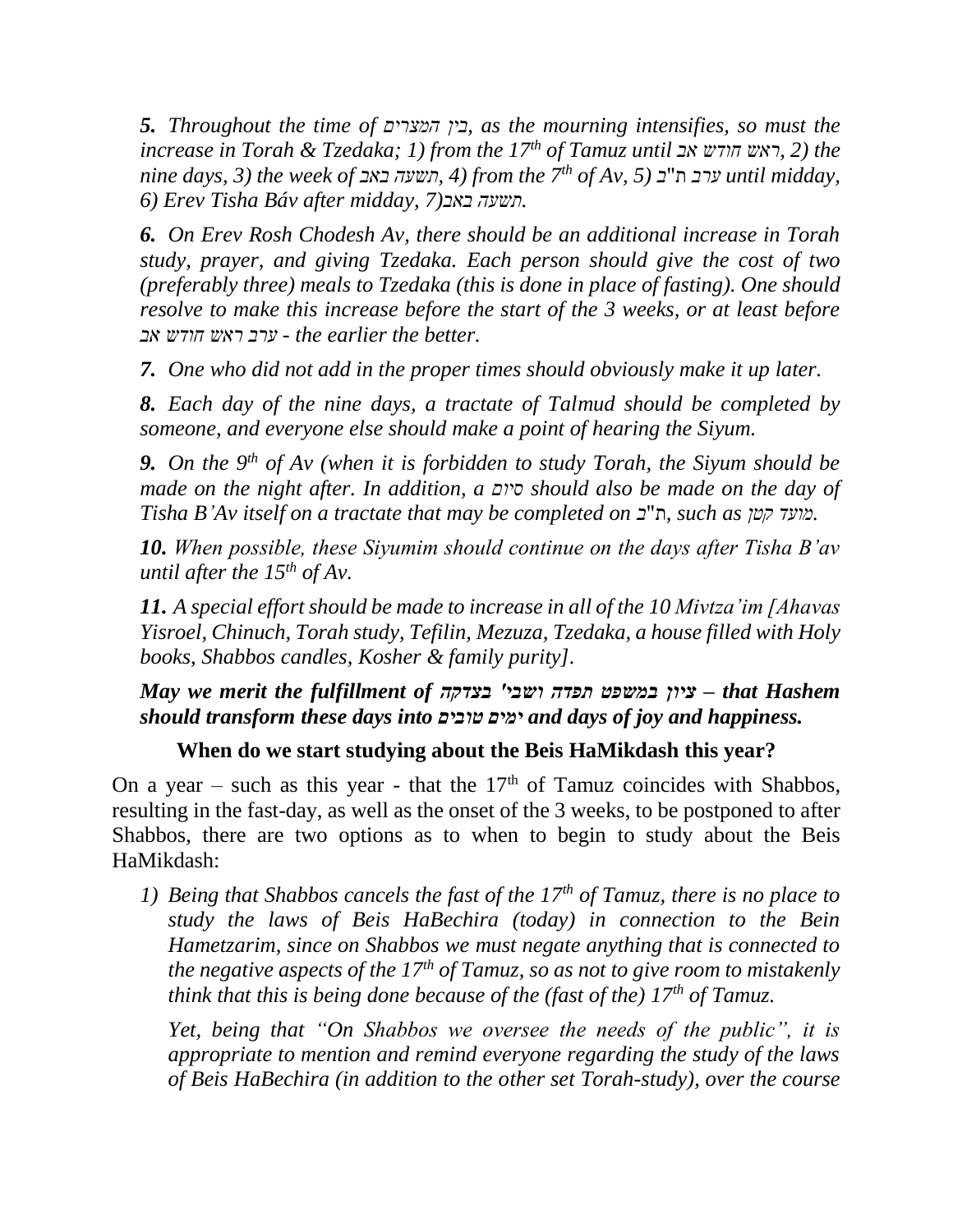*of the 3 weeks of Bein HaMetzarim, in the event that, G-d forbid, Moshiach doesn't come in the interim<sup>1</sup> .*

2) *Being that when it occurs on Shabbos, the inner essence (of the fast day) is revealed, one should certainly increase even more in the positive aspects of the 17th of Tamuz – the redemption and the building of the 3rd Beis HaMikdash; hence, one should add specifically in studying the concepts that pertain to the Beis HaMikdash<sup>2</sup>* .

In light of the above<sup>3</sup>, in order to fulfill both opinions, for today's lesson - we will learn the introductions rather than the actual laws of the Beis HaMikdash, which will also further strengthen the resolve to learn the actual laws in the coming days:

#### **ענייני בית המקדש**

### *Lesson 1*

### *Introduction*

### *The importance of learning about the Beis HaMikdash*

### **Contents:**

l

- Rambam's introduction to Hilchos Beis Habçhira
- Rambam's introduction to Masechta Midos
- Tosefos Yom Tov's introduction to Masechta Midos
- Yechezkél Ch. 43 Psukim 10-11
- Midrash Tanchuma discussing the Psukim of Yechezk'el

## **Delving Deeper**

- Sicha: Four reasons for studying about the Beis HaMikdash
- A new type of study Sicha of Shabbos Parshas Bolok 5751
- Discussion discussing the various reasons and their implications

# **Rambam – Mishne Torah ם"רמב**

*The following words were hand-written in by the ם"רמב himself:*

<sup>&</sup>lt;sup>1</sup> Farbrengen of Shabbos Parshas Bolok, 17th of Tamuz 5745

<sup>&</sup>lt;sup>2</sup> Farbrengen of Shabbos Parshas Bolok, 17th of Tamuz 5748 (Sefer Hasichos 5748 2, p.  $\&$ Footnote 108)

<sup>&</sup>lt;sup>3</sup> In the Farbrengen of Shabbos Parshaas Bolok, 17th of Tamuz 5751, (Sefer HaSichos 5751 2, p.) the Rebbe mentioned both options: *"There can be a question, however, regarding the studying of the laws of the Beis HaMikdash. Does the entire idea of the 3 weeks get pushed off, so that even the studying of the laws of the Beis HaMikdash should begin only on Sunday, or, since {studying about the Beis HaMikdash} is not connected to the aspect of mourning, it must begin even on Shabbos?"*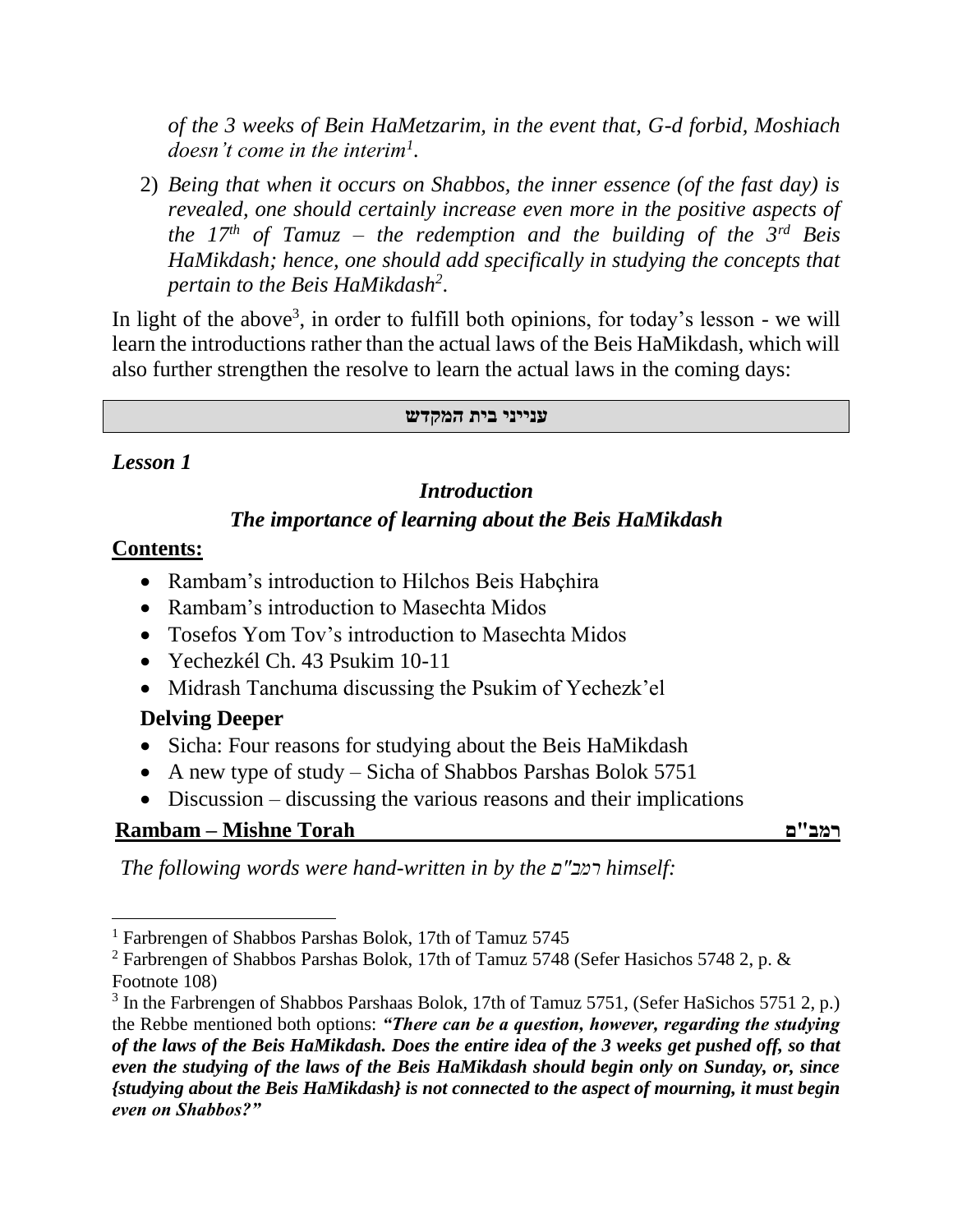In the name of Hashem G-d of the world: **:םָולֹע ל- ֵׁא' ה ם ֵׁש ְּב**

*Each of the 14 books of the Rambam's Mishna Torah are prefaced by a Pasuk from Nevi'im or K'suvim, which expresses the central theme of the entire book<sup>4</sup> .*

*In establishing the theme of the book of Avoda, which contains the laws of the Beis HaMikdash and its daily service, the Rambam quotes a Pasuk from Tehilim<sup>5</sup> :*

**שַׁ אֲלּו שְּ לֹום יְּרּושָ לָ ִָם יִָשְּ לָיּו**  "Ask for / discuss the welfare of Yerushalayim, **אֹהֲבָיְִָך:** may those who love you have peace":

*The Gemoro<sup>6</sup> derives from the Pasuk<sup>7</sup> no whom Tzion is She – "ציון היא דורש אין לה : one seeks", that we must seek Tzion, through making a Zecher – remembrance for the Beis HaMikdash*.

*The Rambam in these Halachos, however, is not dealing with a mere Zecher remembrance, rather with a concept that is a Mitzva in of itself. Thus, he rather prefaces this Sefer with a different Pasuk than the one brought in the Gemoro. ירושלים שלום שאלו – discuss and study all the different aspects that pertain to the המקדש בית, and thus be involved, not only with a remembrance, but rather with building the Beis HaMikdash<sup>8</sup> itself. – The Rebbe<sup>9</sup>*

*Elsewhere<sup>10</sup>, the Rebbe explains that the beginning of the Pasuk: ירושלים שלום שאלו – refers to the time of Galus, when a Jew longs for Yerushalayim to be in a state of שלום – meaning שלימות – completion. This then brings about the final words of the Pasuk: אוהביך ישליו – those who love you will reach a state of שלוה– contentedness, which will be reached in the time of Moshiach<sup>11</sup> .* 

ה**ִלְכוֹת בֵּית הַבְּחִירֵה {ה' {house chosen by בית הבחירה The laws of the** 

 $\overline{a}$ 

<sup>&</sup>lt;sup>4</sup> The Rambam writes in his introduction that after one reads the written Torah, his Mishna Torah serves as a "gathering (of the laws) of the entire oral Torah". The Neviím & Kesuvim are an intermediary of sorts, between the written Torah and the oral – being that their purpose is to explain the words of the Torah. Thus, in each Sefer of the Mishna Torah, the actual P'sukim of Chumash from which the laws are derived are cited in the Halachos themselves. The Pasuk from נ"ך serves as a preface that assists us in arriving at the explanations & meanings of the Halachos. (*See יין מלכות Siman 'ב – from the Sicha of Shabbos P' Emor 5744.*)

<sup>5</sup> *122, 6*

<sup>6</sup> *Rosh Hashana 30a, Suka 41a* – see later ("Delving Deeper")

<sup>7</sup> Yirmiyah *30, 17*

<sup>&</sup>lt;sup>8</sup> In Footnote 23 of the Sicha the Rebbe explains that the entire Yerushalayim is referred to as Mikdash, and in a similar way, the Beis HaMikdash is referred to as Yerushalayim.

<sup>9</sup> *Likutei Sichos vol. 18 p. 378. Printed as the פתיחה of ח"ביהב' להל וביאורים חידושים*

<sup>10</sup> Sicha of Shabbos Parsha Emor 5749

 $^{11}$  As it is written that ביקש יעקב לשב בשלוה, and he was told that this can only happen in the time of Moshiach.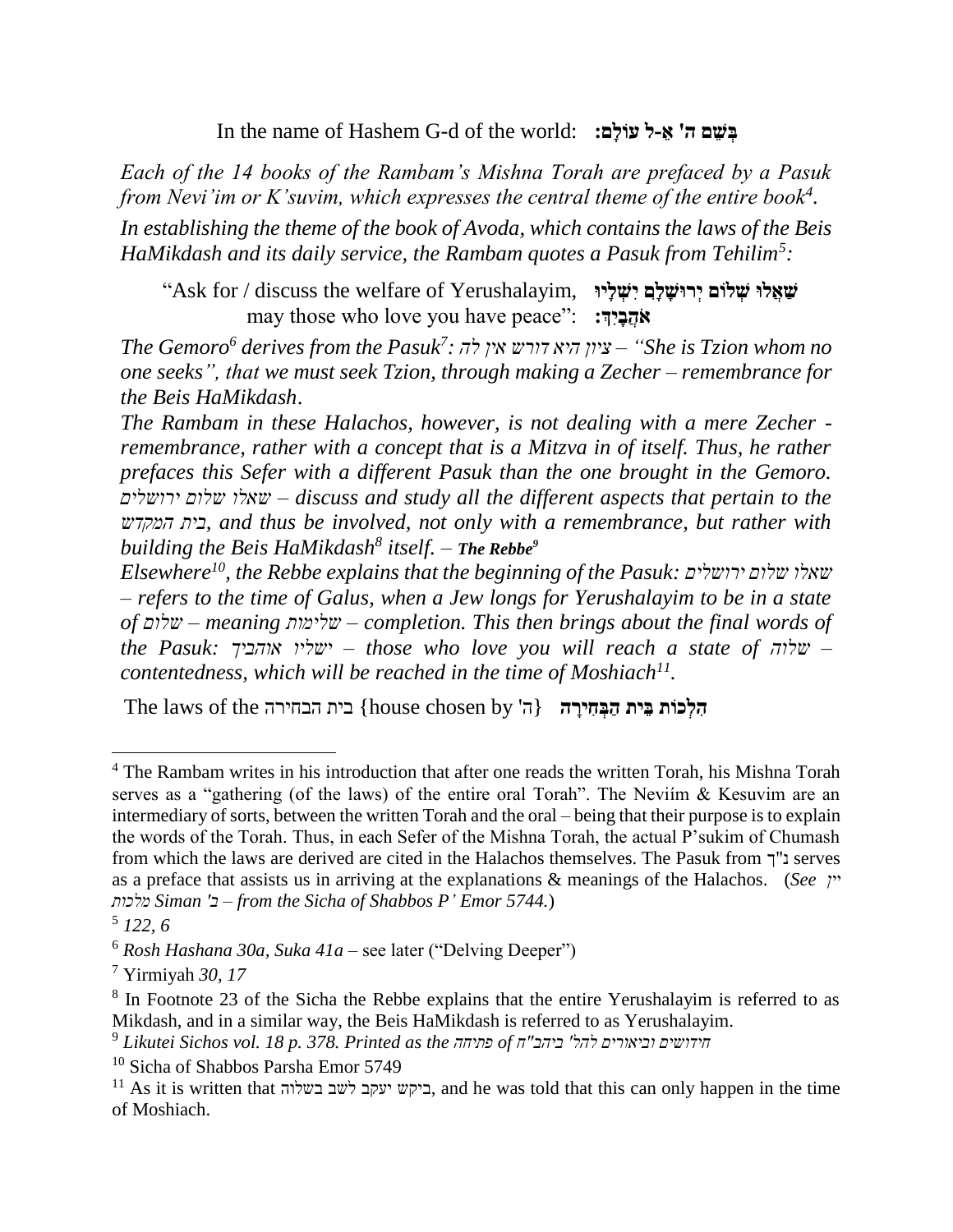*The Rebbe explains that the title chosen by the Rambam for these Halachos is "laws of Beis HaBechira", despite the fact that in the continuation the Rambam constantly refers to it as "Mikdash" (as well as in the names of all the Halachos that follow: :Klei HaMikdash, Bias HaMikdash etc.) – because the most important and general aspect of the Beis HaMikdash is the fact that it was chosen by Hashem, and as a result, there then are all the specific Halachos that follow, which serve to create the aspects of the "Mikdash" – holy place<sup>12</sup> .*

|                                                                                    | entail six Mitzvos יָשׁ מִצְוֹת entail six Mitzvos |
|------------------------------------------------------------------------------------|----------------------------------------------------|
| three positive Mitzvos עֵלוֹשׁ מִצְווֹת עֲשָׂד                                     |                                                    |
| and three prohibitive Mitzvos וִשְׁלוֹשׁ מִצְוֹת לֹא תַעֲשָׂה                      |                                                    |
| and these are their specifics:                                                     | וְזֶה הוּא פִּרְטָן:                               |
| (א) לְבְנוֹת מְקְדַּשׁ: To build a Mikdash)                                        |                                                    |
| 2) Not to build the altar with hewn stones;                                        | (ב) שֵׁלֹא לִבְנוֹת הַמְּזְבֶּהַ גֵּזְיִת;         |
| 3) Not to ascend the Mizbei'ach upon steps; ג) שֵׁלֹא לַעֲלוֹת בְּמַעֲלוֹת עָלָיו; |                                                    |
| 4) To fear the Mikdash; (ד) ליִרְאָה מְן הַמְּקְדַּשׁ:                             |                                                    |
| 5) To guard the Mikdash on all sides;                                              | (ה) לִשְׁמֹר אֵת הַמִּקְדָּשׁ סָבִיב;              |
| 6) To never cease guarding the Mikdash.                                            | (ו) שֵׁלֹא לְהַשִּׁבִּית שִׁמְירַת הַמְּקְדָּשׁ.   |
| All of the above Mitzvos will be explained in<br>the following chapters:           | וּבֵאוּר מִצְווֹת אֵלוּ בִּפְרָקִים אֵלּוּ:        |

| <b>Mishna - tractate Midos</b>                                            | משנה (מידות)           |
|---------------------------------------------------------------------------|------------------------|
| <b>After</b> {tractate} Tamid comes Midos                                 | הבא אחר תמיד מידות     |
| which discusses nothing else but a description ואין בו ענין אחר אלא סיפור |                        |
| specifying the measurements of the Mikdash, שהוא זוכר מדות המקדש          |                        |
| its form and structure and everything about it. וצורתו ובנינו וכל ענינו.  |                        |
| The purpose for this description is:                                      | והתועלת שיש בענין ההוא |
| When the בית המקדש is rebuilt speedily,                                   | כי כשיבנה במהרה בימינו |

<sup>12</sup> See ח"ביהב להלכות וביאורים חידושים Siman Gimel Ois 7, and Siman 6 end of Ois 3. In the Farbrengen of Parshas Matos-Mas'ei 5742 the Rebbe compares it to many other aspects in Torah & Mitzvos, including the very essence of a Jew. The greatness & importance of a Jew is the fact that he was chosen by Hashem, and as a result there follow other aspects of his Divine service.

 $\overline{\phantom{a}}$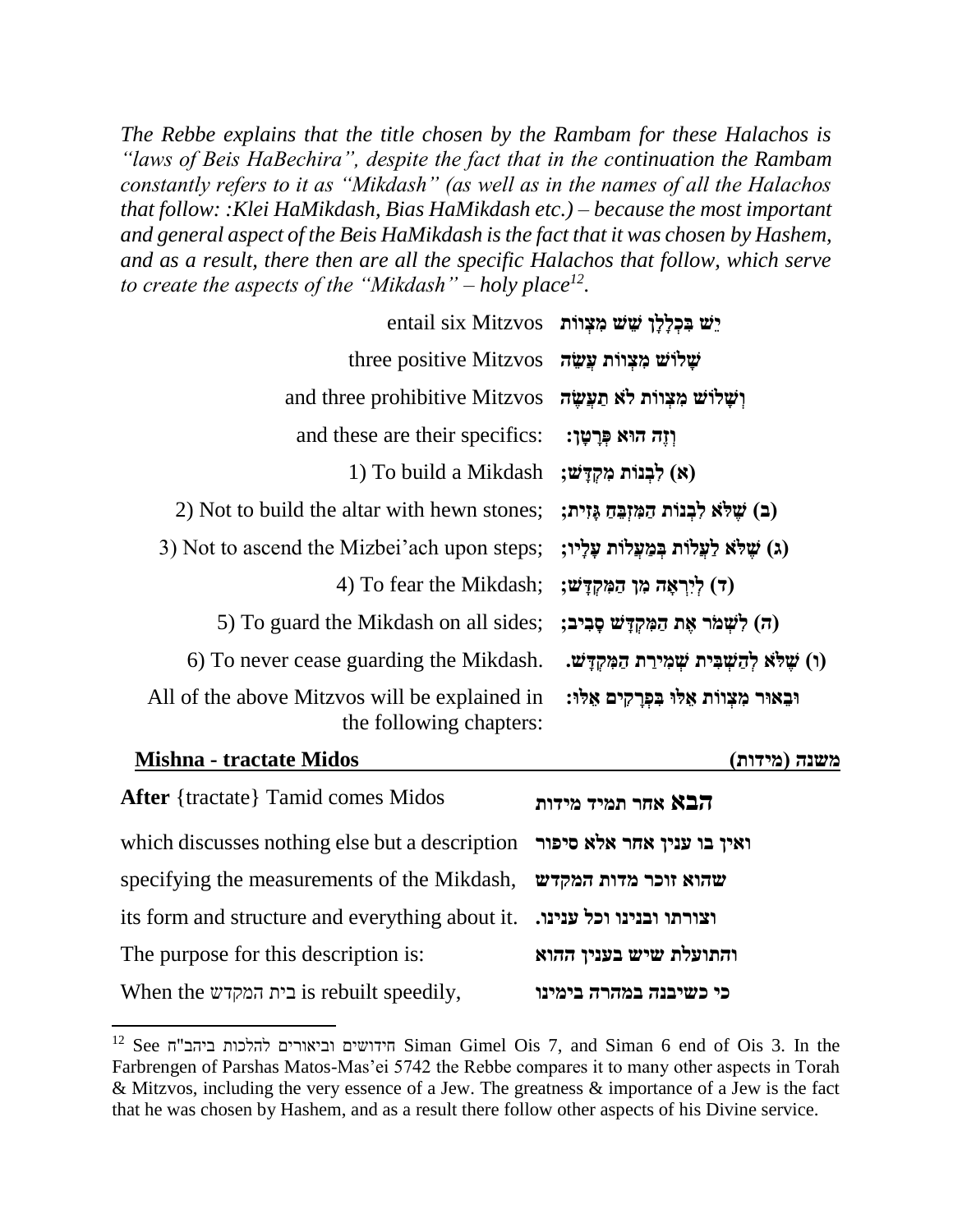we will need to follow and build the very same mold,

and the model, form & measurements, **והערך והצורות והתבניות** being as they were all with prophetic vision, **הקודש ברוח שהוא מפני** as King David said {regarding the ק"ביהמ{: "All was in writing, from the hand of Hashem, as He allowed me to understand". **כמו שנאמר: הכל בכתב מיד ה' עלי השכיל.** *(Rambam's introduction to the tractate of Middos) )ם*"*להרמ*ב *מידות משניות הקדמת)* **Although** there will be changes in the structure of the future {Beis HaMikdash} **ואף על פי שהבנין שלעתיד יש בו שינויים**  in which it will differ from that of the second **שני בית בנין עם ישוו ולא** it is nevertheless necessary to have the description of the second Beis HaMikdash, **מכל מקום צריך לסיפור בנין השני**  being that the basic and primary aspects of the structure are based on **שכן רוב ועיקר הבנין מיוסדים**  the form shown to King David by Hashem, which must remain intact, **כתבנית ה' אשר השכיל לדוד ולא ימוט**  besides for that which we will merit that Hashem will open our eyes **אלא מה שיזכינו הא-ל ית' ויגלה עינינו**  enabling us to understand the hidden **להבין הסתום ביחזקאל מצורף לזה**  meanings in Yechezk'el's prophecy. As a result of this description, **הזה הסיפור ידי שעל** we can {somewhat} study and understand Yechezk'el's building. **אנו יכולים לדרוש ולהבין בבנינא דיחזקאל**  If not for the Mishna's description, **הזה הסיפור וזולת** we would not "find our hands and feet" in the building to be built speedily in our time. **לא מצאנו ידינו ורגלינו בבנין העתיד במהרה בימינו אמן. (Tosefos Yom Tov's introduction to Tractate Middos)** *)מידות' למס בהקדמתו טוב יום תוספות)*

**יש לשמור ולבנות התבנית ההוא** 

#### **The Prophecy of Yechezk'el יחזקאל נבואת**

 $Y$ **ou, Son of man,** אַתָּה בֶּן אָדָם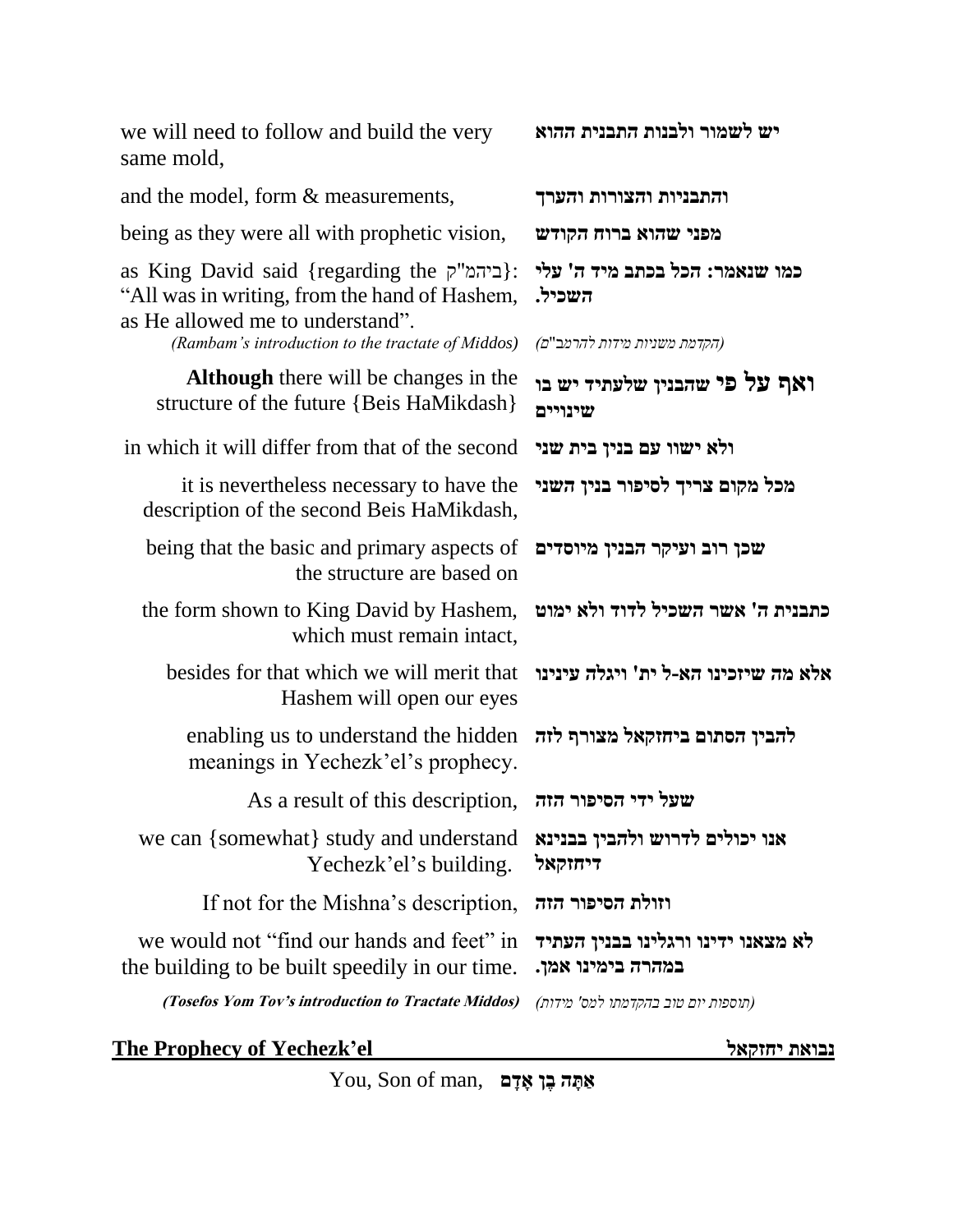| describe the Beis {HaMikdash} to the<br>nation of Israel,                | הגֵד אֵת בֵּית יִשְׂרָאֵל אֵת הַבַּיִת                               |
|--------------------------------------------------------------------------|----------------------------------------------------------------------|
| let them be ashamed of their sins,                                       | וִיכָּלְמוּ מֵעֲוֹנוֹתֵיהֶם                                          |
| and measure its plan.                                                    | וּמָדְדוּ אֶת תָּכְנִית.                                             |
| If they are ashamed of all they have<br>done, then tell them             | ואם נכלמו מכל אֲשֶׁר עָשׂוּ                                          |
| the form and plans of the House                                          | צורת הַבַּיִת וּתִכוּנָתוֹ                                           |
| its exits and entrances, and all its forms,                              | וּמוֹצָאָיו וּמוֹבָאָיו וְכָל צוּרֹתָו                               |
| teach them all the laws pertaining to it,                                | וְאֵת כָּל חֻקֹּתָיו וְכָל צוּרֹתָו וְכָל תּוֹרֹתָו                  |
| and transcribe it for them,                                              | הוֹדַע אוֹתָם וּכְתֹב לְעֵינֵיהֶם                                    |
| so that they will keep its form and its<br>laws, and they will do them.  | וְיִשְׁמְרוּ אֶת כָּל צוּרָתוֹ וְאֶת כָּל חָקְתָיו וְעָשׂוּ<br>אותם. |
| (Chapter 43, $10 - 11$ )                                                 | (יחוקאל מג, י - יא)                                                  |
| <b>Come</b> and see!                                                     | בא וראה!                                                             |
| At the time that Hashem showed<br>Yechezk'el the form of the House,      | כשהקדוש ברוך הוא מראה ליחזקאל את צורת<br>הבית,                       |
| what did He say $\{$ to him $\}$ ?                                       | מה הוא אומר?                                                         |
| "הגד את בית ישראל את הבית Describe the House to the nation of<br>Israel, |                                                                      |
|                                                                          | $\ldots$ let them measure its plan." מעונותיהם ומדדו את הכנית".      |
| Yechezk'el {then} said before Hashem: אמר יחזקאל לפני הקדוש ברוך הוא:    |                                                                      |
| "ריבונו של עולם! ['Master of the universe'                               |                                                                      |
| As of now we are still exiled in the land<br>of our enemies,             | עד עכשיו אנו נתונים בגולה בארץ שונאינו,                              |
| yet You tell me to describe to Israel                                    | ואתה אומר לי לילך ולהודיע לישראל                                     |
| the form of the House and write it down                                  | צורת הבית וכתוב אותו לעיניהם                                         |
| so that they can keep its form and laws.                                 | וישמרו את כל צורותיו ואת כל חוקותיו.                                 |
| Are they capable of building it $\{now\}$ ?                              | וכי יכולין הן לעשות?                                                 |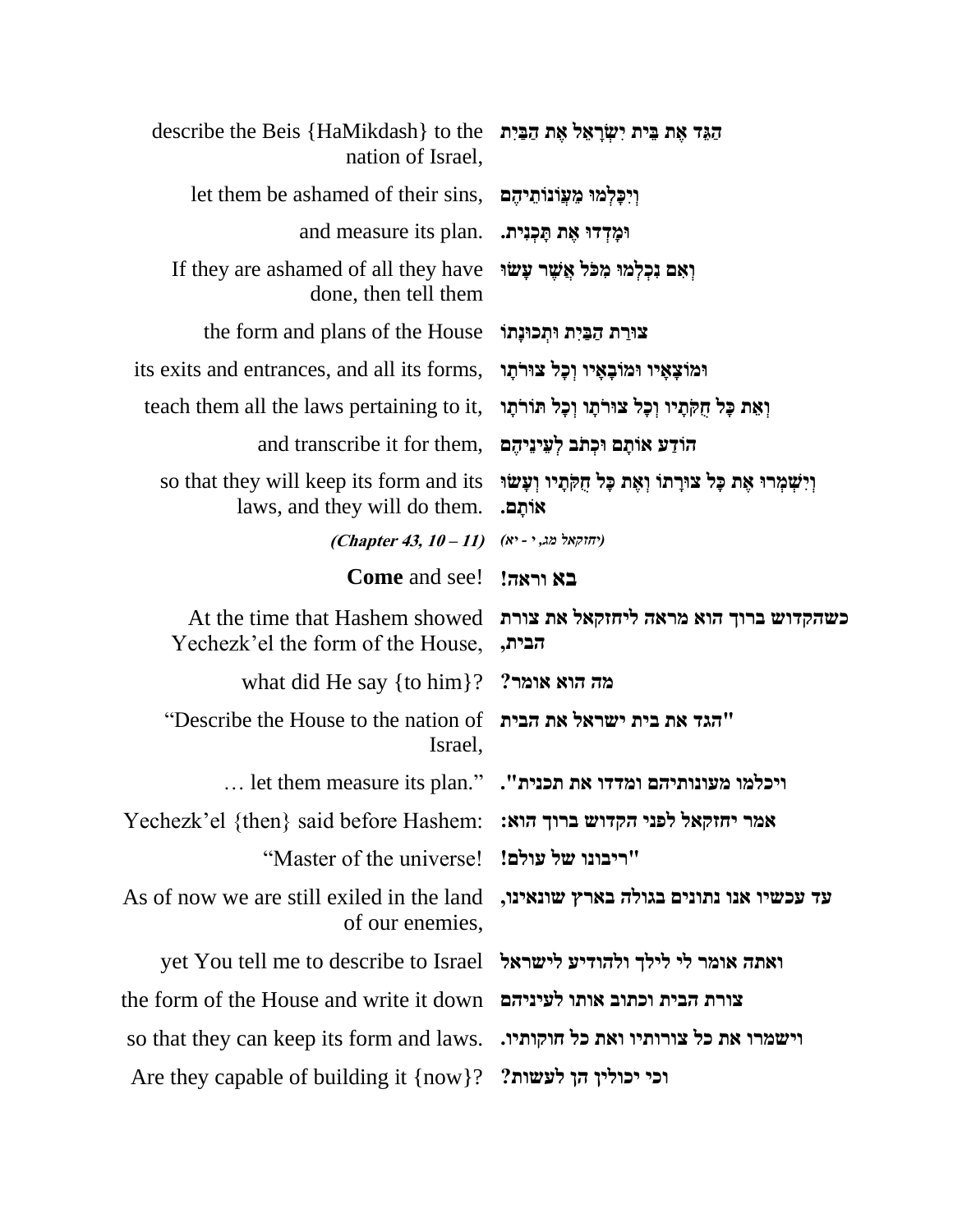|                                                           | Leave them until they leave the Galus, הניח להם עד שיעלו מן הגולה,                                                                           |
|-----------------------------------------------------------|----------------------------------------------------------------------------------------------------------------------------------------------|
|                                                           | and then I will go and tell them!" "הם!" הולך ואומר להם!                                                                                     |
|                                                           | Hashem answered Yechezk'el: אמר לו הקדוש ברוך הוא ליחזקאל:                                                                                   |
| "ובשביל שבני נתונין בגולה,                                | "Just because My children are in Galus,                                                                                                      |
|                                                           | should the building of My house be "להא בנין ביתי בטל?"<br>neglected?"                                                                       |
|                                                           | Hashem{continued to} say to him: אמר לו הקדוש ברוך הוא:                                                                                      |
| "גדול קרייתה בתורה כבנינה! Studying about {the Beis"      | HaMikdash } in the Torah, is as great as<br>actually building it!                                                                            |
| לך אמור להם ויתעסקו לקרות צורת הבית<br>בתורה.             | Go and tell them that they should study<br>the form of the House in the Torah.                                                               |
| In the merit of its study, ובשכר קרייתה שיתעסקו לקרות בה, |                                                                                                                                              |
| הבית!"                                                    | I will consider it as if they are involved ובנוין I will consider it as if they are involved<br>in actually building the Beis<br>HaMikdash"! |
|                                                           |                                                                                                                                              |

*(Midrash Tanchuma Parsha Tzav) )יד ,צו תנחומא)*

## *Review - Learning about the Beis HaMikdash*

The Mitzva to build a Beis HaMikdash is applicable to all times. Even when we are in Galus and unable to actually build it, we are commanded to do everything that is within our power in readying ourselves, through studying the laws of the Beis HaMikdash, and this is considered by Hashem as if we are actually involved in building it.

Although the 3rd Beis HaMikdash (as described in the prophecy of Yechezk'el), will differ in various ways from the  $2<sup>nd</sup>$ , the main points will still be the same. Hence, the only way that we will be able to understand the secrets of Yechezk'el's prophecy, when the time comes, is by learning the description of the 2<sup>nd</sup> Beis HaMikdash.

#### **Delving Deeper**

**From the Source**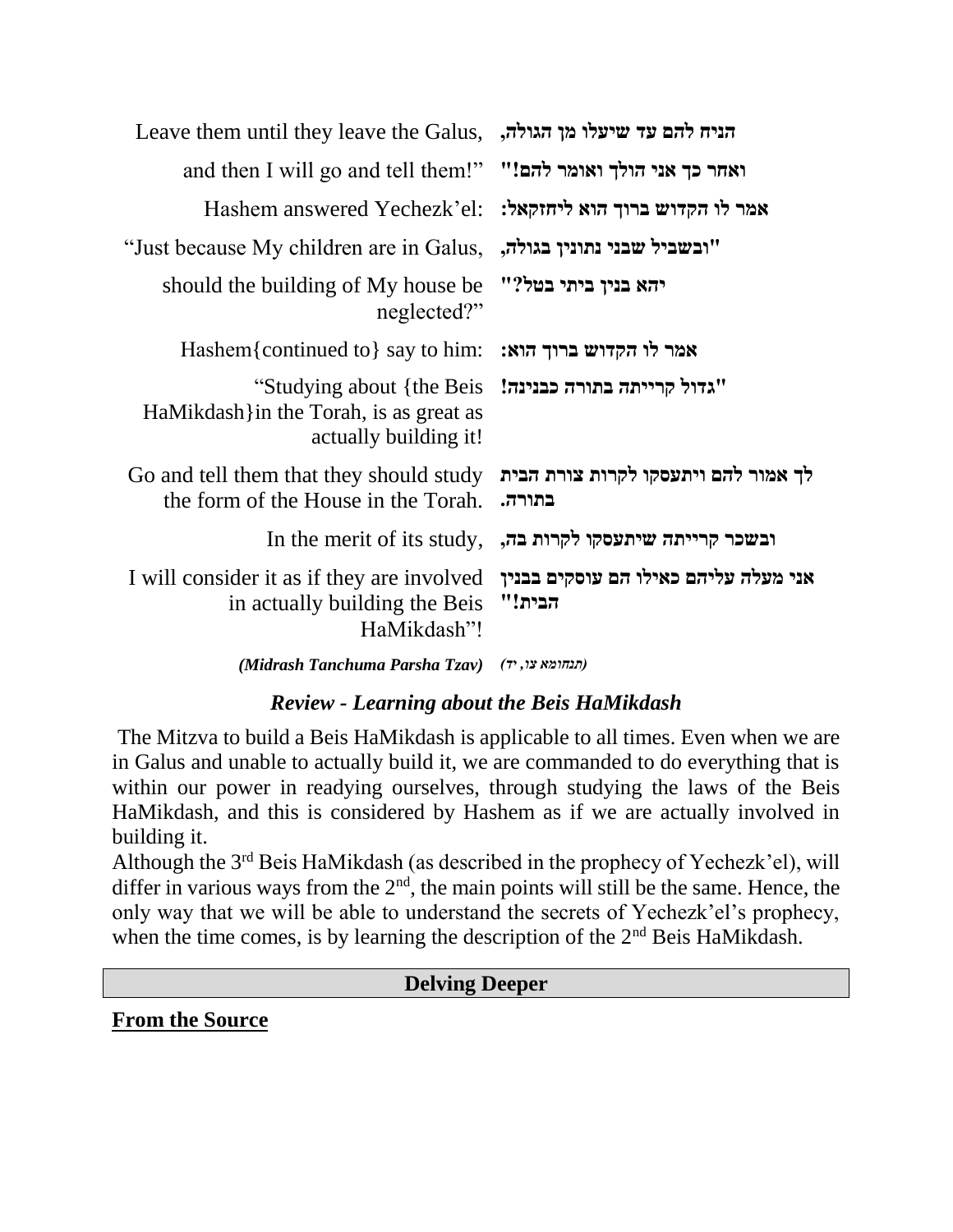Over the years<sup>13</sup>, the Rebbe repeatedly encouraged that during the three weeks of *"המצרים בין "*there should be an increase in Torah study, especially the laws & concepts that pertain to the Beis HaMikdash.

There are various reasons given for the obligation to study about the Beis  $HaMikdash<sup>14</sup>$ :

1. **The Gemoro<sup>15</sup>:** In order to "make a remembrance for the Mikdash". Ever since the destruction of the Beis HaMikdash, the Jewish people accepted upon themselves<sup>16</sup> to never forget Yerushalayim and the Mikdash.

### **ומנלן דעבדינן זכר למקדש? דאמר קרא כי אעלה ארוכה לך וממכותיך ארפאך נאם ה' כי נדחה קראו לך ציון היא דורש אין לה. מכלל דבעיא דרישה!**

*How do we know that one must perform actions in commemoration of the Beis HaMikdash? The Pasuk states: For I will restore health to you and I will heal you of your wounds, so says Hashem. For they have called you an outcast; she is Tzion whom no one seeks out. From this we infer that Tzion – Yerushalayim & the Beis HaMikdash - must be sought out.*

2. **Rashi<sup>17</sup>, Tosefos Yom Tov<sup>18</sup> & Rambam<sup>19</sup>:** "In order to know how to build it when the time comes" $20$ .

<sup>15</sup> Rosh Hashana 30a & Suka 41a. See also Shulchan Oruch Orach Chayim Siman 660.

 $\overline{\phantom{a}}$ 

<sup>&</sup>lt;sup>13</sup> Starting from the year 5730 / 1970 the Rebbe began to encourage increasing in the study of Torah, as well as giving Tzedaka during this period, at times connecting it also to the security situation in Eretz Yisrael (and the world in general). Starting from the year 5736 / 1976, the Rebbe added that the Torah study should also include laws and concepts that pertain to the Beis HaMikdash – pointing to the words of the Midrash regarding Yechezkél. In 5738 / 1978, the Rebbe sent out a telegram encouraging the above, and in 5739 / 1979, the Rebbe sent a collective letter. <sup>14</sup> Sicha of Motzoei Shabbos Mevarchim Menachem-Av 5739 – Likutei Sichos vol. 18 p. 378

<sup>&</sup>lt;sup>16</sup> Letter of the Rebbe from  $11<sup>th</sup>$  of Adar 5741, See Tehilim 137, 5

<sup>17</sup> Yechezkél 43, 11: **"They should learn the measurements {of the Beis HaMikdash} so that they will know how to build it at the end {of Galus}".**

<sup>18</sup> In the introduction to his הבית צורת ספר:**" Hashem commanded the Novi {Yechezkél} that he should tell the Jews to measure the plan for the Beis HaMikdash, and guard it in their hearts, since perhaps today Moshiach will come, and there will be no one preparing to build the Beis HaMikdash".**

 $19$  In his introduction to Maseches Midos – see earlier.

<sup>&</sup>lt;sup>20</sup> This Sicha of the Rebbe implies that the Rebbe disagrees with the interpretation of the Tosefos Yom Tov. Why should we study the dimensions of the 2<sup>nd</sup> Beis HaMikdash in order to know how to build it in the future, if at that time we will anyway require Hashem to "opens up our eyes" to understand the secrets of Yechezk'els prophecy? However, the explanation is – as in reason 4, that we must now learn what we can, since this is our obligation in the present. Nevertheless, there are other Sichos that imply that this reason applies as well. לתורה פנים ושבעים.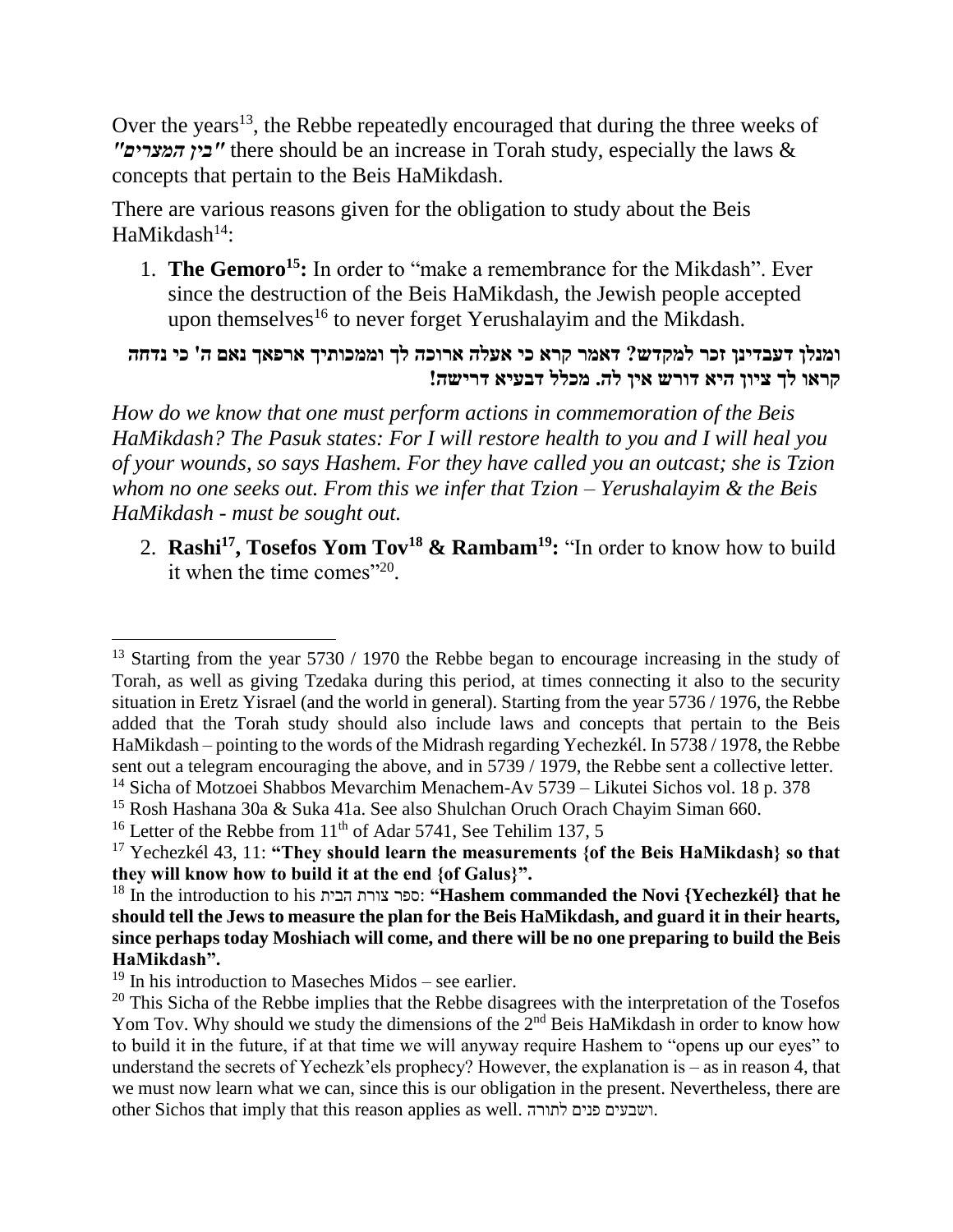- 3. **The Midrash:** "Studying the laws and measurements of the Beis HaMikdash is considered by Hashem as if we are involved in actually building it".
- 4. **The Rambam (in Mishne Torah)<sup>21</sup>:** The Mitzva to build the Beis HaMikdash is applicable to all times, and at a time that we cannot actually build it we have an obligation to do the utmost that we *can* do. Through studying the laws so that we know how to build it, we fulfil the Mitzva in the way that we are able to in the present.

On Shabbos Parshas Balak 5751, the Rebbe added an entirely new dimension that applies particularly to most recent years:

*Being that we are standing on the actual doorstep of the Geula – the studying of the laws of the Beis HaMikdash must be done in a completely different manner than it has been done in previous years.*

*1) The spirit in which the study is done is that of anticipation and joy, rather than mourning.* 

*We know that the glory of the 3rd Beis HaMikdash was totally unparalleled in the first two, and it is therefore not only a replacement of the previous ones, but a completely new entity, unprecedented in previous history.*

*Thus, when we study the laws of the Beis HaMikdash this year, it is not merely in order to fill the void that was created by the destruction of the 1 st & 2nd Beis HaMikdash, rather to prepare for the glory of the third.*

- *2) We are not merely studying laws that will take place sometime in the future, rather it is with the expectation that they will be applicable practically in the very next moment.*
- *3) When we study about Moshiach and the Beis HaMikdash, it is with the understanding that Torah study has the power to change our very nature. Thus, rather than viewing the concepts of Moshiach and redemption from the outside-in, we are now able to actually live with*

 $\overline{a}$ 

<sup>&</sup>lt;sup>21</sup> According to the Rebbe's interpretation – see earlier. This, according to the Rebbe's Sicha, is the main reason, and is the true meaning of reasons  $2 \& 3$  as well. In the full Sicha printed in Likutei Sichos vol. 18 for Parshas Mas'ei – Bein Hametzorim, the Rebbe compares the concept of studying about the Beis HaMikdash to the idea of בחיים הוא – the Tzadik is alive. Just as over there it doesn't say בחיים הוא כאילו, so also over here, despite the fact that the words used in the Midrash are בבניינו עוסקים אתם כאילו, the true meaning is that when we study about the Beis HaMikdash, we are actually involved in building it. See also below in footnote 19.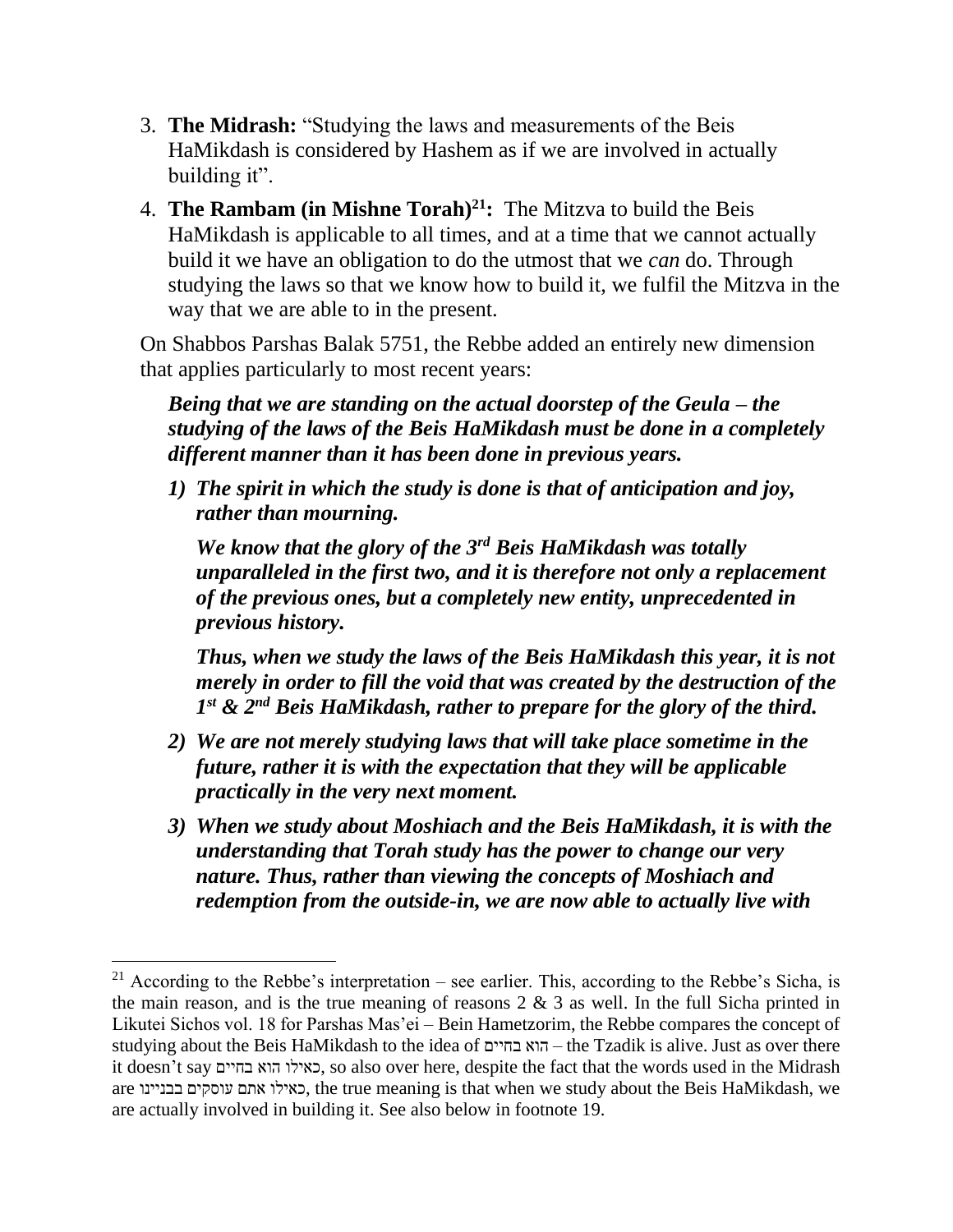### *the reality of Moshiach, and the recognition that he is coming immediately.*

#### **Discussion**

 $\overline{\phantom{a}}$ 

*In the four reasons for studying about the Beis HaMikdash:*

*Reason one - so that we remember the Beis HaMikdash and its importance for us. This remembrance invokes in us a feeling of yearning and a need for the future Beis HaMikdash.*

*Reason two – because the Beis HaMikdash is so essential to us (reason one), we make sure that we are prepared and know how to build it when the time comes.*

*Reason three – because the Beis HaMikdash is so essential (reason one), we not only want to know how to build it in the future (reason two), we want it to be as if we are actually building it now.* 

*A similar concept to the idea in reason three is regarding the Korbanos that were brought in the Beis HaMikdash. Because Korbanos are such an essential part of our lives and Avodas Hashem, even when we don't have a Beis HaMikdash we make it a point to study the appropriate laws of the various Korbanos, so that it should be as if we are actually offering the Korban to Hashem<sup>22</sup> .*

*Reason four – Being that the Beis HaMikdash is so essential (reason one), it is not sufficient that we know how to build it in the future (reason two), not even that it is as if we are building it (reason three), but there is a Mitzvah of building the Beis haMikdash that applies to all times build it. Presently, we fulfil this Mitzva through studying the Halachos of how to build it when the time comes.*

*This fourth reason is given by the Rambam in the Sefer of Halachos, as it describes an actual Mitzvah that pertains to the present time.* 

*All of the above four reasons are interrelated with each other, and all pertain to a time and state of Galus, when we feel the intense mourning and deficiency caused by the destruction of the Beis HaMikdash and the void that was created in its wake. Even the fourth reason, in which we are presently involved in the actual Mitzva of building the Beis HaMikdash, it is nevertheless not the proper and full Mitzva, rather it is the best we are able to do under the present incomplete circumstances.*

*In most recent years, the Rebbe tells us that the situation and state of the world has shifted, and together with it there must be a shift in our outlook. We now stand* 

<sup>&</sup>lt;sup>22</sup> In the Alter Rebbe's Shu"A Siman 1 Se'if 9, he quotes the Gemoro in Menachos (110a) that one who studies the laws of a particular Korbon, it is considered as if he brought that Korbon. Moreover, the Alter Rebbe adds that when saying the Parsha of the Korban, it should be done specifically during the day – since that is the time that the Korban was able to be brought.